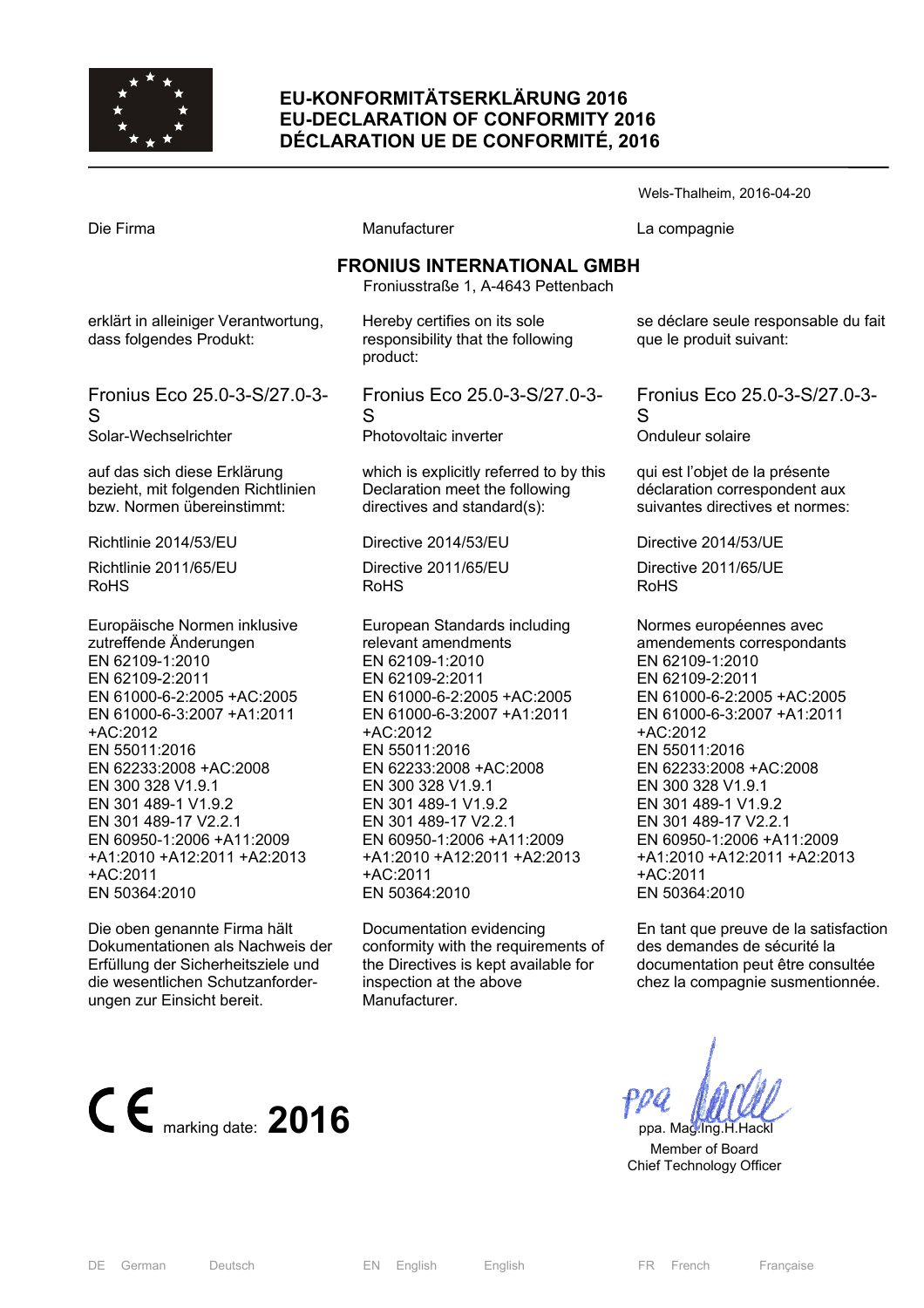

### **EU-DECLARATION OF CONFORMITY 2016 DICHIARAZIONE DI CONFORMITÀ UE, 2016 DECLARACIÓN UE DE CONFORMIDAD, 2016**

|                                                                                                                                                                                                                                                                                                                                                                           |                                                                                                                                                                                                                                                                                                                                                               | Wels-Thalheim, 2016-04-20                                                                                                                                                                                                                                                                                                                                                              |  |
|---------------------------------------------------------------------------------------------------------------------------------------------------------------------------------------------------------------------------------------------------------------------------------------------------------------------------------------------------------------------------|---------------------------------------------------------------------------------------------------------------------------------------------------------------------------------------------------------------------------------------------------------------------------------------------------------------------------------------------------------------|----------------------------------------------------------------------------------------------------------------------------------------------------------------------------------------------------------------------------------------------------------------------------------------------------------------------------------------------------------------------------------------|--|
| Manufacturer                                                                                                                                                                                                                                                                                                                                                              | Costruttore                                                                                                                                                                                                                                                                                                                                                   | La empresa                                                                                                                                                                                                                                                                                                                                                                             |  |
| <b>FRONIUS INTERNATIONAL GMBH</b><br>Froniusstraße 1, A-4643 Pettenbach                                                                                                                                                                                                                                                                                                   |                                                                                                                                                                                                                                                                                                                                                               |                                                                                                                                                                                                                                                                                                                                                                                        |  |
| Hereby certifies on its sole<br>responsibility that the following<br>product:                                                                                                                                                                                                                                                                                             | Con la presente certifica dichiara<br>la sua esclusiva responsabilità<br>che il seguente prodotto:                                                                                                                                                                                                                                                            | declara bajo su exclusiva<br>responsabilidad que el siguiente<br>producto:                                                                                                                                                                                                                                                                                                             |  |
| Fronius Eco 25.0-3-S/27.0-3-<br>S<br>Photovoltaic inverter                                                                                                                                                                                                                                                                                                                | Fronius Eco 25.0-3-S/27.0-3-<br>S<br>Inverter solare                                                                                                                                                                                                                                                                                                          | Fronius Eco 25.0-3-S/27.0-3-<br>S<br>Inversor solar                                                                                                                                                                                                                                                                                                                                    |  |
| which is explicitly referred to by this<br>Declaration meet the following<br>directives and standard(s):                                                                                                                                                                                                                                                                  | al quale è esplicitamente riferita<br>questa dichiarazione, è conforme<br>alle seguente direttive e agli<br>seguenti standard:                                                                                                                                                                                                                                | al que se refiere la presente<br>declaración está conforme con las<br>siguientes directivas y normas:                                                                                                                                                                                                                                                                                  |  |
| Directive 2014/53/EU                                                                                                                                                                                                                                                                                                                                                      | Direttiva 2014/53/UE                                                                                                                                                                                                                                                                                                                                          | Directiva 2014/53/UE                                                                                                                                                                                                                                                                                                                                                                   |  |
| Directive 2011/65/EU<br><b>RoHS</b>                                                                                                                                                                                                                                                                                                                                       | Direttiva 2011/65/UE<br><b>RoHS</b>                                                                                                                                                                                                                                                                                                                           | Directiva 2011/65/UE<br><b>RoHS</b>                                                                                                                                                                                                                                                                                                                                                    |  |
| European Standards including<br>relevant amendments<br>EN 62109-1:2010<br>EN 62109-2:2011<br>EN 61000-6-2:2005 +AC:2005<br>EN 61000-6-3:2007 +A1:2011<br>+AC:2012<br>EN 55011:2016<br>EN 62233:2008 +AC:2008<br>EN 300 328 V1.9.1<br>EN 301 489-1 V1.9.2<br>EN 301 489-17 V2.2.1<br>EN 60950-1:2006 +A11:2009<br>+A1:2010 +A12:2011 +A2:2013<br>+AC:2011<br>EN 50364:2010 | Norme europee e rispettive<br>modifiche<br>EN 62109-1:2010<br>EN 62109-2:2011<br>EN 61000-6-2:2005 +AC:2005<br>EN 61000-6-3:2007 +A1:2011<br>+AC:2012<br>EN 55011:2016<br>EN 62233:2008 +AC:2008<br>EN 300 328 V1.9.1<br>EN 301 489-1 V1.9.2<br>EN 301 489-17 V2.2.1<br>EN 60950-1:2006 +A11:2009<br>+A1:2010 +A12:2011 +A2:2013<br>+AC:2011<br>EN 50364:2010 | Normas europeas incluidas las<br>modificaciones correspondientes<br>EN 62109-1:2010<br>EN 62109-2:2011<br>EN 61000-6-2:2005 +AC:2005<br>EN 61000-6-3:2007 +A1:2011<br>+AC:2012<br>EN 55011:2016<br>EN 62233:2008 +AC:2008<br>EN 300 328 V1.9.1<br>EN 301 489-1 V1.9.2<br>EN 301 489-17 V2.2.1<br>EN 60950-1:2006 +A11:2009<br>+A1:2010 +A12:2011 +A2:2013<br>+AC:2011<br>EN 50364:2010 |  |
| Documentation evidencing                                                                                                                                                                                                                                                                                                                                                  | La documentazione attestante la                                                                                                                                                                                                                                                                                                                               | La empresa mencionada                                                                                                                                                                                                                                                                                                                                                                  |  |

conformity with the requirements of the Directives is kept available for inspection at the above Manufacturer.

conformità alle richieste delle direttive sarà tenuta a disposizione per ispezioni presso il sopracitato costruttore.



 Member of Board Chief Technology Officer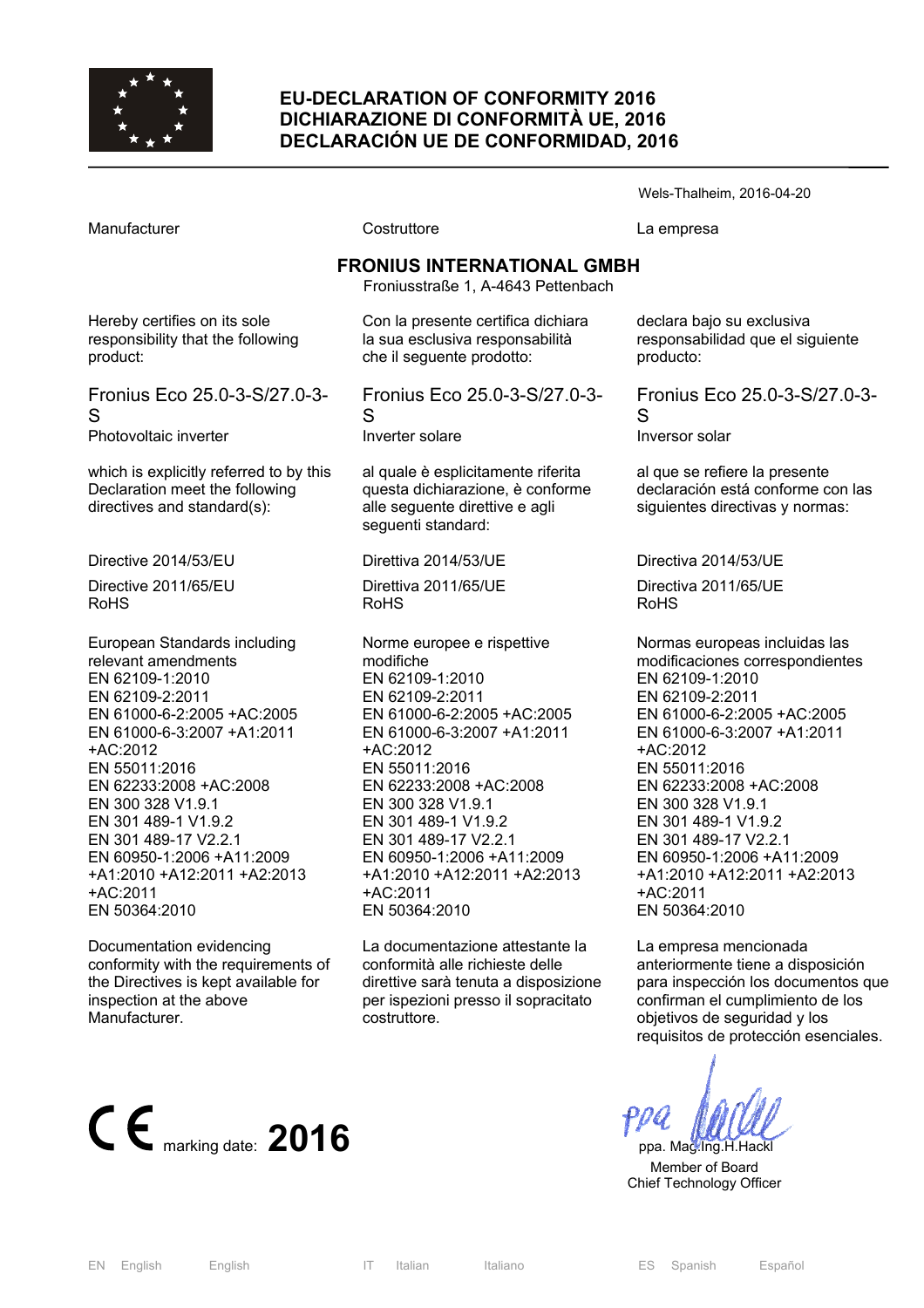

### **EU-OVERENSSTEMMELSESERKLÆRING 2016 EU-CONFORMITEITSVERKLARING 2016 DECLARAÇÃO UE DE CONFORMIDADE, 2016**

Wels-Thalheim, 2016-04-20 Virksomheden **De firma** De firma A empresa **FRONIUS INTERNATIONAL GMBH**  Froniusstraße 1, A-4643 Pettenbach Hermed erklærer vi, at følgende produkt: Fronius Eco 25.0-3-S/27.0-3- S Solcellevekselretter som denne erklæring vedrører, stemmer overens med følgende direktiver og standarder: Direktiv 2014/53/EU Direktiv 2011/65/EU RoHS Europæiske standarder inklusive relevante ændringer EN 62109-1:2010 EN 62109-2:2011 EN 61000-6-2:2005 +AC:2005 EN 61000-6-3:2007 +A1:2011 +AC:2012 EN 55011:2016 EN 62233:2008 +AC:2008 EN 300 328 V1.9.1 EN 301 489-1 V1.9.2 EN 301 489-17 V2.2.1 EN 60950-1:2006 +A11:2009 +A1:2010 +A12:2011 +A2:2013 +AC:2011 EN 50364:2010 Ovennævnte virksomhed opbevarer verklaart in enige verantwoordelijkheid, dat het volgende product: Fronius Eco 25.0-3-S/27.0-3- S Solar-inverter waarop deze verklaring betrekking heeft, met volgende richtlijnen resp. normen overeenstemt: Richtlijn 2014/53/EU Richtlijn 2011/65/EU RoHS Europese normen incl. bijbehorende wijzigingsbladen EN 62109-1:2010 EN 62109-2:2011 EN 61000-6-2:2005 +AC:2005 EN 61000-6-3:2007 +A1:2011 +AC:2012 EN 55011:2016 EN 62233:2008 +AC:2008 EN 300 328 V1.9.1 EN 301 489-1 V1.9.2 EN 301 489-17 V2.2.1 EN 60950-1:2006 +A11:2009 +A1:2010 +A12:2011 +A2:2013 +AC:2011 EN 50364:2010 De hierboven genoemde firma houdt declara que o seguinte produto:  $\mathbf{S}$ Conversor solar que diz respeito à presente directivas e normas: Directiva 2014/53/UE Directiva 2011/65/UE RoHS Normas Europeias incluindo emendas aplicáveis EN 62109-1:2010 EN 62109-2:2011 +AC:2012 EN 55011:2016 EN 62233:2008 +AC:2008 EN 300 328 V1.9.1 EN 301 489-1 V1.9.2 EN 301 489-17 V2.2.1 +AC:2011 EN 50364:2010

dokumentation som bevis for opfyldelsen af sikkerhedsmålene og de grundlæggende beskyttelseskrav, således at det er muligt at få indsigt i denne dokumentation.



documentatie als bewijs voor de vervulling van de veiligheidsdoelen en de essentiële veiligheidseisen ter inzage gereed.

na qualidade de único responsável,

Fronius Eco 25.0-3-S/27.0-3-

declaração, cumpre as seguintes

EN 61000-6-2:2005 +AC:2005 EN 61000-6-3:2007 +A1:2011 EN 60950-1:2006 +A11:2009 +A1:2010 +A12:2011 +A2:2013

A empresa acima mencionada mantém a documentação para consulta disponível, a título de comprovação do cumprimento dos objectivos de segurança e dos requisitos de segurança essenciais.

 Member of Board Chief Technology Officer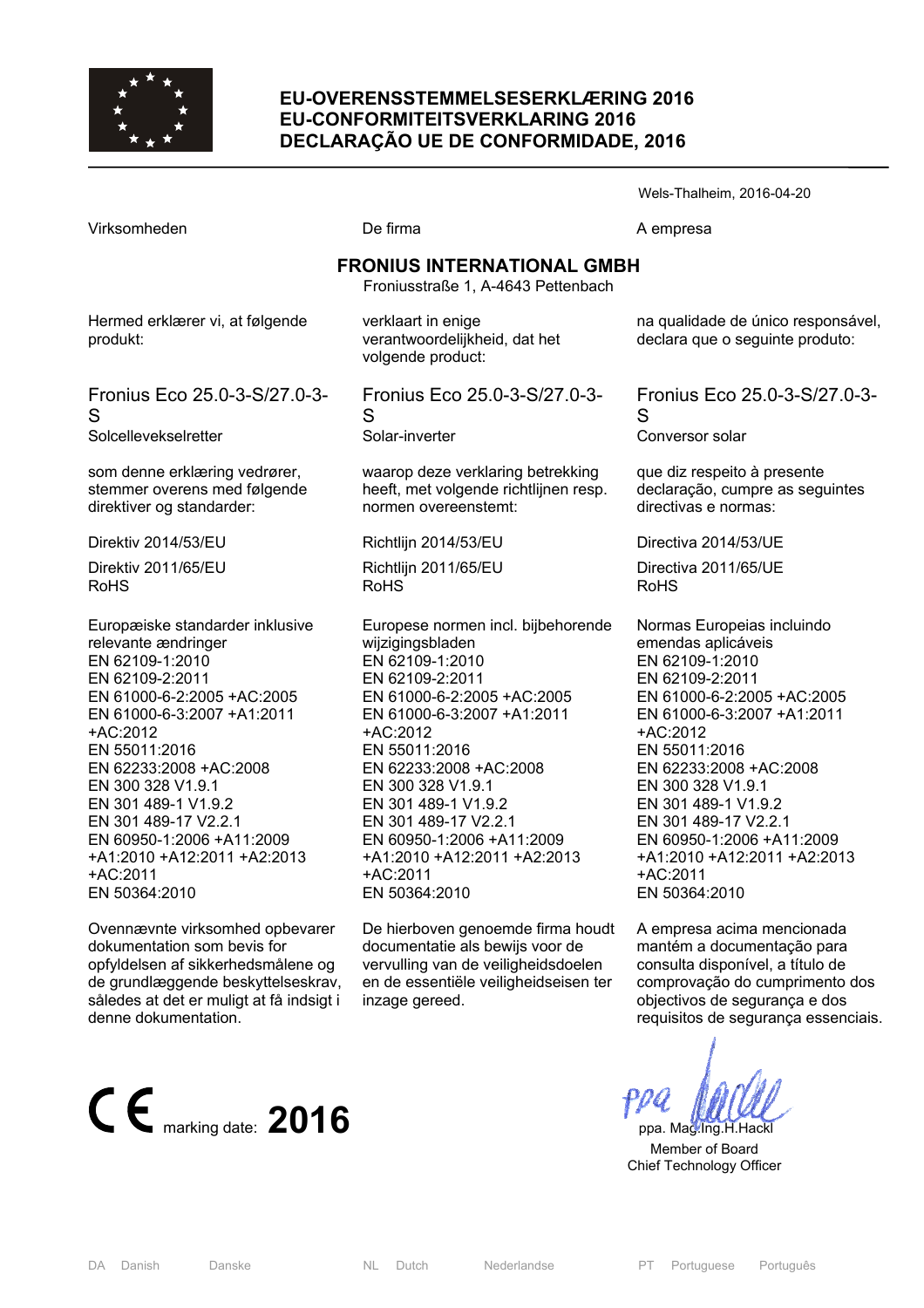

# **EU-MEGFELELŐSÉGI NYILATKOZAT 2016 EÚ VYHLÁSENIE O ZHODE 2016 EU PROHLÁŠENÍ O SHODĚ 2016**

S

Wels-Thalheim, 2016-04-20

A vállalat **A** vállalat Společnost **Výrobca** Společnost Společnost **FRONIUS INTERNATIONAL GMBH**  Froniusstraße 1, A-4643 Pettenbach a saját kizárólagos felelősségére nyilatkozza, hogy a következő termék: Fronius Eco 25.0-3-S/27.0-3- Szolár inverter a saját kizárólagos felelősségére nyilatkozza, hogy a következő termék: 2014/53/EU irányelv 2011/65/EU irányelv RoHS az európai szabványoknak, beleértve a változtatásokat is EN 62109-1:2010 EN 62109-2:2011 EN 61000-6-2:2005 +AC:2005 EN 61000-6-3:2007 +A1:2011 +AC:2012 EN 55011:2016 EN 62233:2008 +AC:2008 EN 300 328 V1.9.1 EN 301 489-1 V1.9.2 EN 301 489-17 V2.2.1 EN 60950-1:2006 +A11:2009 +A1:2010 +A12:2011 +A2:2013 +AC:2011 EN 50364:2010 A fent említett vállalat a prehlasuje na vlastnú zodpovednosť, že následujúcí výrobok: Fronius Eco 25.0-3-S/27.0-3- S Fotovoltaický invertor na ktorý sa toto prehlasenie o shode vzťahuje, zodpovedá následujúcím predpisom a normam: Smernica 2014/53/EÚ Smernica 2011/65/EÚ RoHS Európske normy vrátane príslušných zmien EN 62109-1:2010 EN 62109-2:2011 EN 61000-6-2:2005 +AC:2005 EN 61000-6-3:2007 +A1:2011 +AC:2012 EN 55011:2016 EN 62233:2008 +AC:2008 EN 300 328 V1.9.1 EN 301 489-1 V1.9.2 EN 301 489-17 V2.2.1 EN 60950-1:2006 +A11:2009 +A1:2010 +A12:2011 +A2:2013 +AC:2011 EN 50364:2010 prohlašuje s výhradní zodpovědností, že následující výrobek: Fronius Eco 25.0-3-S/27.0-3-  $\mathbf{S}$ Solární střídač na který se toto prohlášení vztahuje, odpovídá následujícím směrnicím, resp. normám: Směrnice 2014/53/EU Směrnice 2011/65/EU RoHS Evropské normy včetně případných změn EN 62109-1:2010 EN 62109-2:2011 EN 61000-6-2:2005 +AC:2005 EN 61000-6-3:2007 +A1:2011 +AC:2012 EN 55011:2016 EN 62233:2008 +AC:2008 EN 300 328 V1.9.1 EN 301 489-1 V1.9.2 EN 301 489-17 V2.2.1 EN 60950-1:2006 +A11:2009 +A1:2010 +A12:2011 +A2:2013 +AC:2011 EN 50364:2010 Výše uvedená společnost uchovává

Výššie uvedená firma udržuje technickú dokumentáciu ako dókaz naplňovánia bezpečnostných a ochranných požiadaviek a je pripravená predložit ju k nahliadnutiu.



 $\epsilon$  marking date: **2016 ppa.** Mag.Ing.H.Hack

 Member of Board Chief Technology Officer

dokumentációkat betekintés céljára készenlétben tartja, a biztonsági célkitűzések teljesítésének és a lényeges biztonsági követelmények teljesítésének a bizonyítására.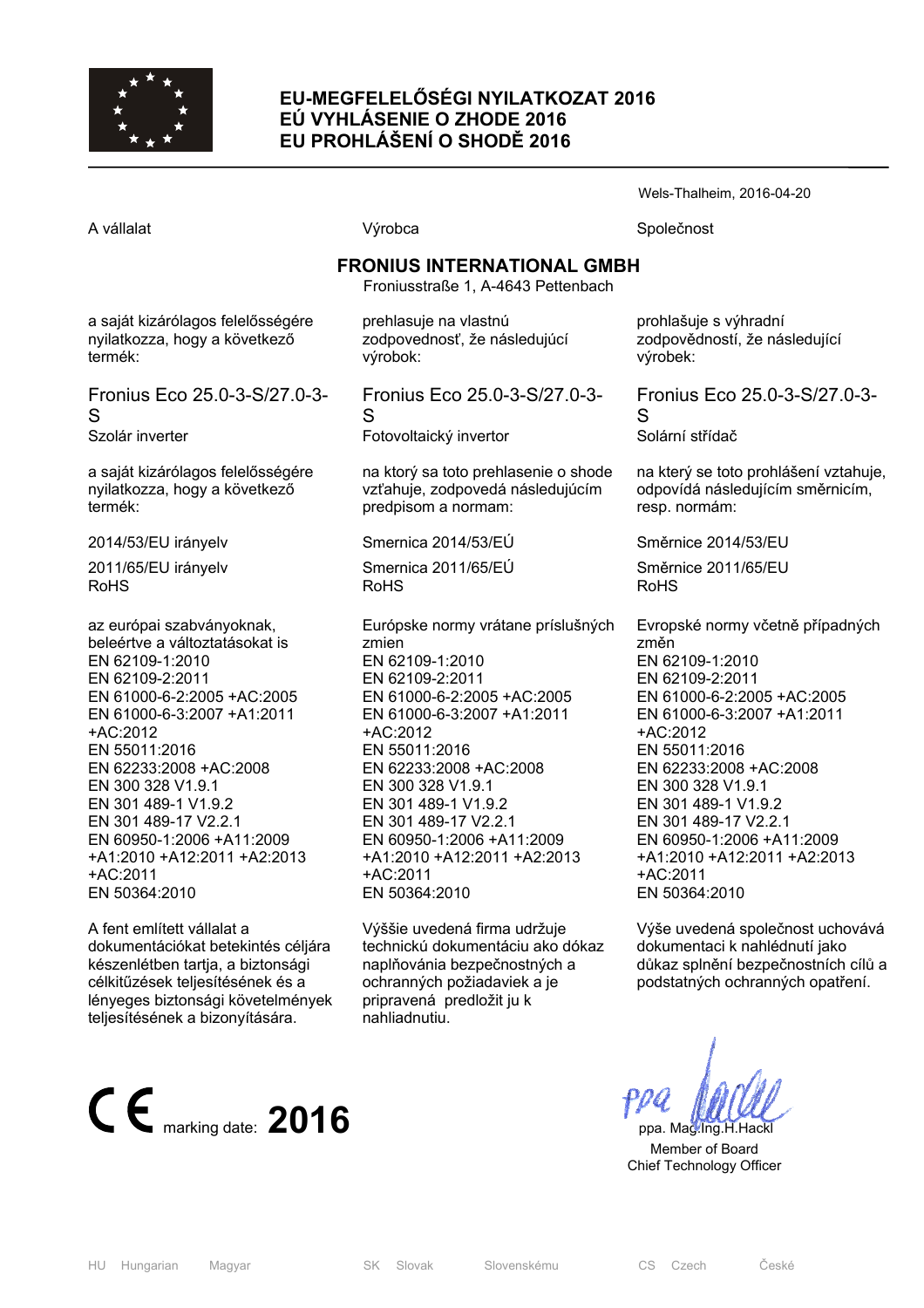

## **EU-KONFORMITÄTSERKLÄRUNG 2016 AB UYGUNLUK BEYANI 2016 DEKLARACJA ZGODNOŚCI UE 2016**

Die Firma Üretici firma Firma **FRONIUS INTERNATIONAL GMBH**  Froniusstraße 1, A-4643 Pettenbach erklärt in alleiniger Verantwortung, dass folgendes Produkt: Fronius Eco 25.0-3-S/27.0-3- S Solar-Wechselrichter auf das sich diese Erklärung bezieht, mit folgenden Richtlinien bzw. Normen übereinstimmt: Richtlinie 2014/53/EU Richtlinie 2011/65/EU RoHS Europäische Normen inklusive zutreffende Änderungen EN 62109-1:2010 EN 62109-2:2011 EN 61000-6-2:2005 +AC:2005 EN 61000-6-3:2007 +A1:2011 +AC:2012 EN 55011:2016 EN 62233:2008 +AC:2008 EN 300 328 V1.9.1 EN 301 489-1 V1.9.2 EN 301 489-17 V2.2.1 EN 60950-1:2006 +A11:2009 +A1:2010 +A12:2011 +A2:2013 +AC:2011 EN 50364:2010 işbu belgede aşağıdaki ürünün kendi sorumluluğunda olduğunu onaylar: Fronius Eco 25.0-3-S/27.0-3- S Solar inverter bu beyan ile ilişkili olarak, aşağıdaki yönetmelikleri veya normları yerine getirir: 2014/53/EC sayılı yönetmelik 2011/65/EG sayılı yönetmelik RoHS İlgili değişiklikleri içeren Avrupa normları EN 62109-1:2010 EN 62109-2:2011 EN 61000-6-2:2005 +AC:2005 EN 61000-6-3:2007 +A1:2011 +AC:2012 EN 55011:2016 EN 62233:2008 +AC:2008 EN 300 328 V1.9.1 EN 301 489-1 V1.9.2 EN 301 489-17 V2.2.1 EN 60950-1:2006 +A11:2009 +A1:2010 +A12:2011 +A2:2013 +AC:2011 EN 50364:2010 oświadcza na własną produkt:  $\mathbf{S}$ Falownik solarny deklaracja, jest zgodny z normami: Dyrektywa 2014/53/UE Dyrektywa 2011/65/UE RoHS odpowiednimi zmianami EN 62109-1:2010 EN 62109-2:2011 +AC:2012 EN 55011:2016 EN 62233:2008 +AC:2008 EN 300 328 V1.9.1 EN 301 489-1 V1.9.2 EN 301 489-17 V2.2.1 +AC:2011 EN 50364:2010

Die oben genannte Firma hält Dokumentationen als Nachweis der Erfüllung der Sicherheitsziele und die wesentlichen Schutzanforderungen zur Einsicht bereit.

 $\mathsf{C}\ \mathsf{E}$ <sub>marking date:</sub> 2016 **ppa.** Mag.Ing.H.Hackl

Yukarıda adı geçen üretici firma dokümanları güvenlik hedeflerini yerine getirme kanıtı olarak ve önemli korunma gereksinimlerine herhangi bir zamanda bakmak için tutar

odpowiedzialność, że następujący

Wels-Thalheim, 2016-04-20

Fronius Eco 25.0-3-S/27.0-3-

do którego odnosi się niniejsza następującymi dyrektywami i

Normy europejskie łącznie z EN 61000-6-2:2005 +AC:2005 EN 61000-6-3:2007 +A1:2011 EN 60950-1:2006 +A11:2009 +A1:2010 +A12:2011 +A2:2013

Wyżej wymieniona firma jest w posiadaniu dokumentacji, stanowiącej świadectwo spełnienia norm bezpieczeństwa i zapewnienia wymaganego poziomu zabezpieczeń, i udostępnia ją na żądanie.

 Member of Board Chief Technology Officer